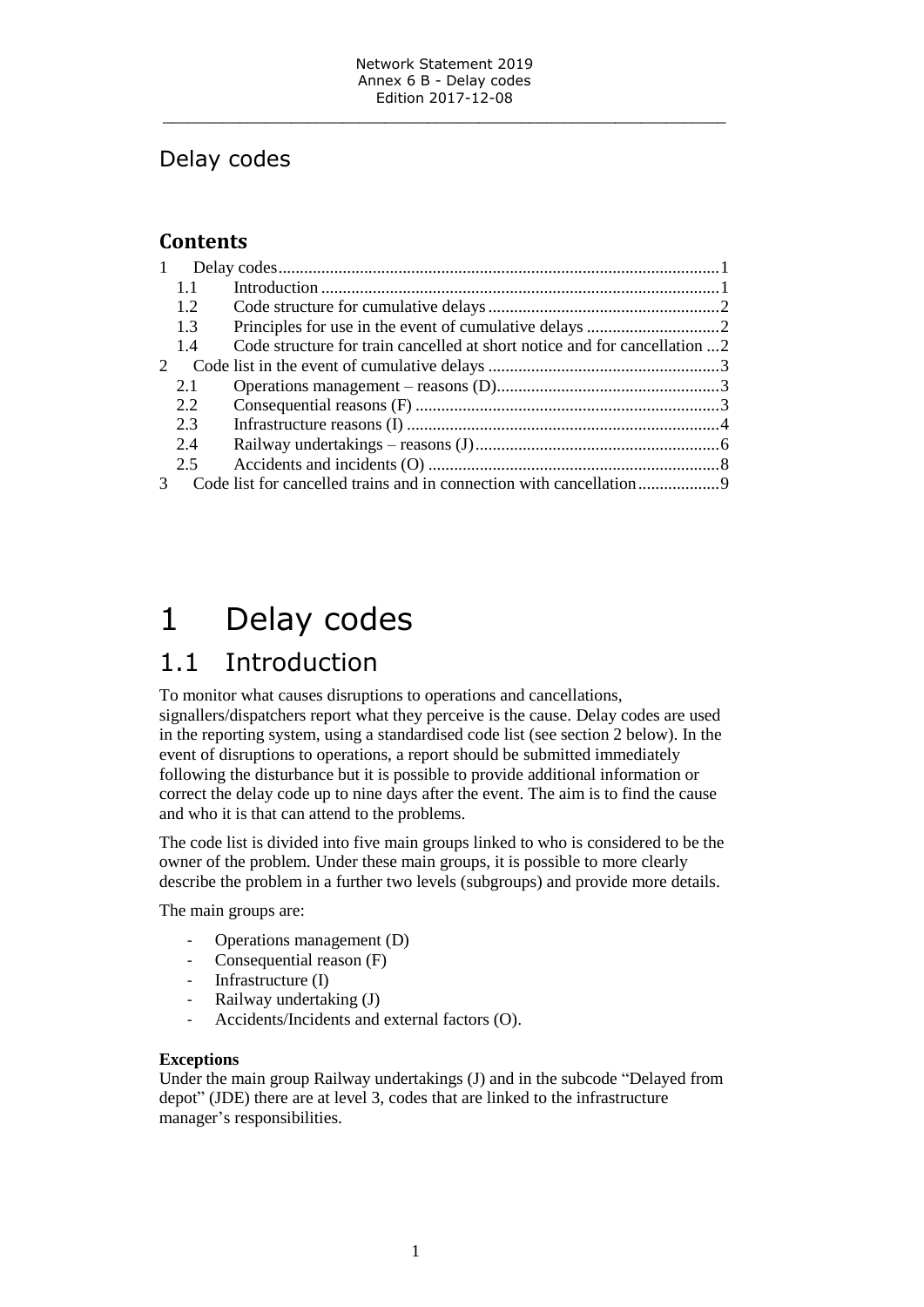## <span id="page-1-0"></span>1.2 Code structure for cumulative delays

The code structure has three levels (see section 2 below). For the first level, a letter is used for the main group in accordance with section 1.1. For level 2, a combination of letters is used to describe what happened and for level 3, a number is used.

#### **Example**

DPS1 should be interpreted as: Operations management, Personnel, Incorrect electricity or switchgear operation.

### <span id="page-1-1"></span>1.3 Principles for use in the event of cumulative delays

For the main groups Operations Management (D), Infrastructure (I) and Accidents/Incidents and External Factors (O), all trains affected by the incident will receive the primary delay code.

The signaller/dispatcher must first of all define the first two levels, while the third level can be added later within the time limit the system is open in order to allow for changes to be made (see above). For railway undertakings (J codes) it is assumed that the railway undertakings or drivers contact the signaller/dispatcher when delays of 3 minutes or more arise and the codes at level 3 have been supplemented.

#### **Exceptions**

For codes in the group Railway undertakings (J) only the train that causes the incident is coded, while other trains affected by delays receive a delay code in the group Consequential reason – Disruption by other train (FAT).

In practice, it may be difficult for signallers/dispatchers to have knowledge of the fundamental cause for long-distance trains and therefore sometimes the other codes in the group Consequential reason (F) may be used even when the root cause lies within the groups Operations management (D), Infrastructure (I), Accidents/Incidents and External factors (O) and railway undertakings (J).

### <span id="page-1-2"></span>1.4 Code structure for train cancelled at short notice and for cancellation

To follow the reason of cancelled trains, the perceived cause is reported. Reporting is made with delay codes according to a standardized code list (see section 3 below). Disruption of reporting should be made in direct connection with the disturbance. The aim is to find the cause and who can fix the problems.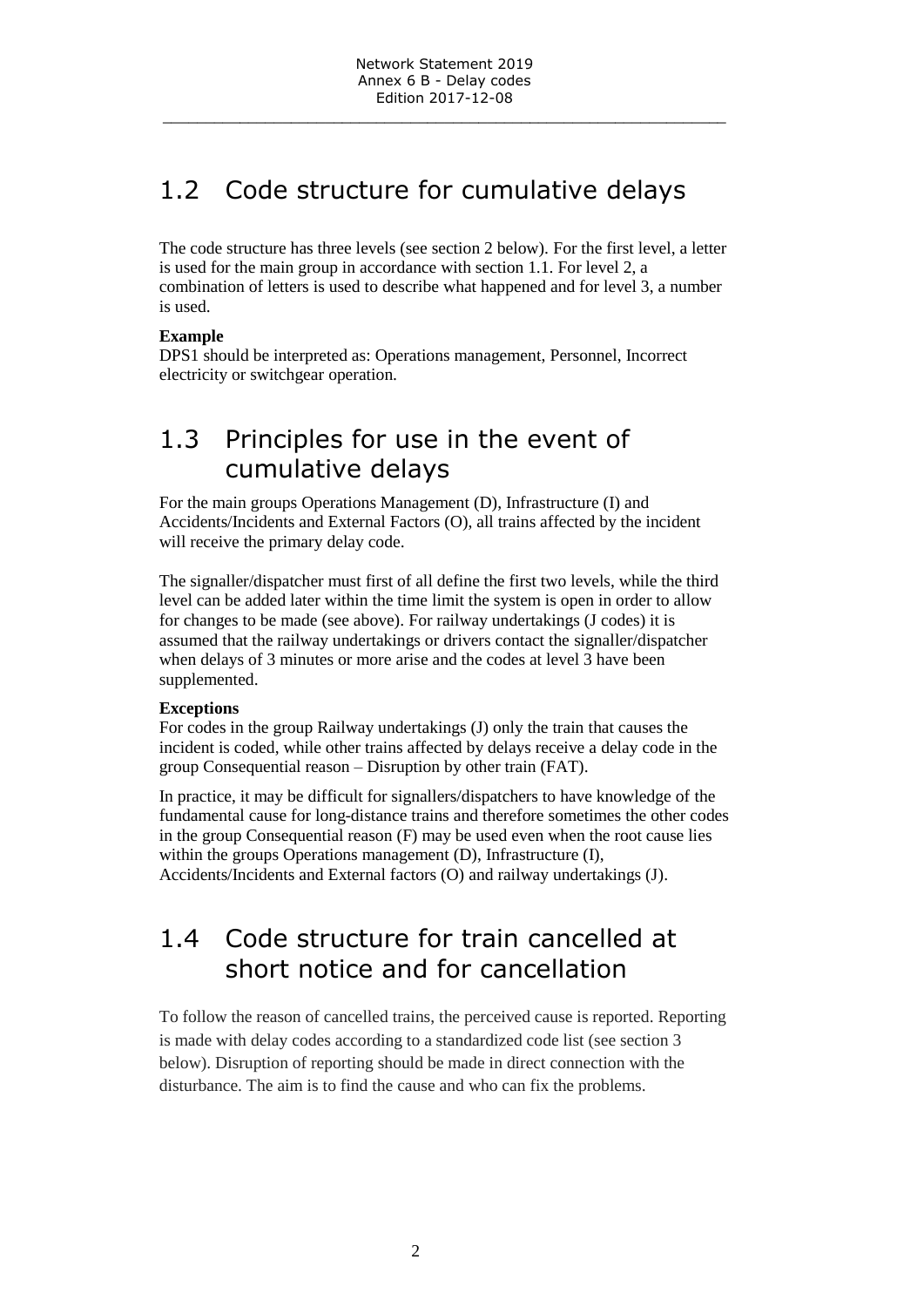# <span id="page-2-0"></span>2 Code list in the event of cumulative delays

### <span id="page-2-1"></span>2.1 Operations management – reasons (D)

|                 | Operations management – reasons |                 |                                                            |  |  |  |
|-----------------|---------------------------------|-----------------|------------------------------------------------------------|--|--|--|
| Code level<br>1 | Code level<br>2                 | Code level<br>3 | Description of code level 3                                |  |  |  |
| D               | OG                              |                 | Issuing of orders due to train operation                   |  |  |  |
| D               | <b>OS</b>                       |                 | <b>Operative support systems</b>                           |  |  |  |
| D               | <b>OS</b>                       | 1               | Test CATO <sup>1)</sup> , Operations management area Boden |  |  |  |
| D               | <b>PR</b>                       |                 | Prioritisation                                             |  |  |  |
| D               | <b>PR</b>                       | 3               | Operations management prioritises                          |  |  |  |
| D               | <b>PS</b>                       |                 | Personnel                                                  |  |  |  |
| D               | PS.                             | $\mathbf{1}$    | Incorrect handling or decision                             |  |  |  |
| D               | <b>PS</b>                       | 2               | Lack of resources                                          |  |  |  |
| D               | <b>PS</b>                       | 3               | Incorrect traffic information supplied                     |  |  |  |
| D               | TB                              |                 | Train congestion marshalling yard                          |  |  |  |
| D               | TΤ                              |                 | Suspected errors in route plan/wrong planning              |  |  |  |

<sup>1)</sup>CATO – System for optimal train operation

## <span id="page-2-2"></span>2.2 Consequential reasons (F)

| Consequential reasons (F) |                              |                 |                                   |  |  |
|---------------------------|------------------------------|-----------------|-----------------------------------|--|--|
| Code level<br>1           | Code level<br>$\overline{2}$ | Code level<br>3 | Description of code level 3       |  |  |
| F                         | <b>AT</b>                    |                 | Disruption by other train         |  |  |
| F                         | ΟI                           |                 | <b>Turnaround/waiting</b>         |  |  |
| F                         | ΟI                           | 1               | Awaiting wagons from train        |  |  |
| F                         | O <sub>1</sub>               | $\overline{2}$  | Switching time exceeded           |  |  |
| F                         | ΟI                           | 3               | Turnaround train staff            |  |  |
| F                         | ΟI                           | 4               | Awaited connection                |  |  |
| F                         | ΟI                           | 5               | Train turn/Turnaround/Train chain |  |  |
| F                         | <b>TF</b>                    |                 | <b>Train operation</b>            |  |  |
| F                         | TF                           | 1               | Meeting/Convergence of routes     |  |  |
| F                         | TF                           | $\overline{2}$  | Passing another train             |  |  |
| F                         | TF                           | 3               | Train before/track shortage       |  |  |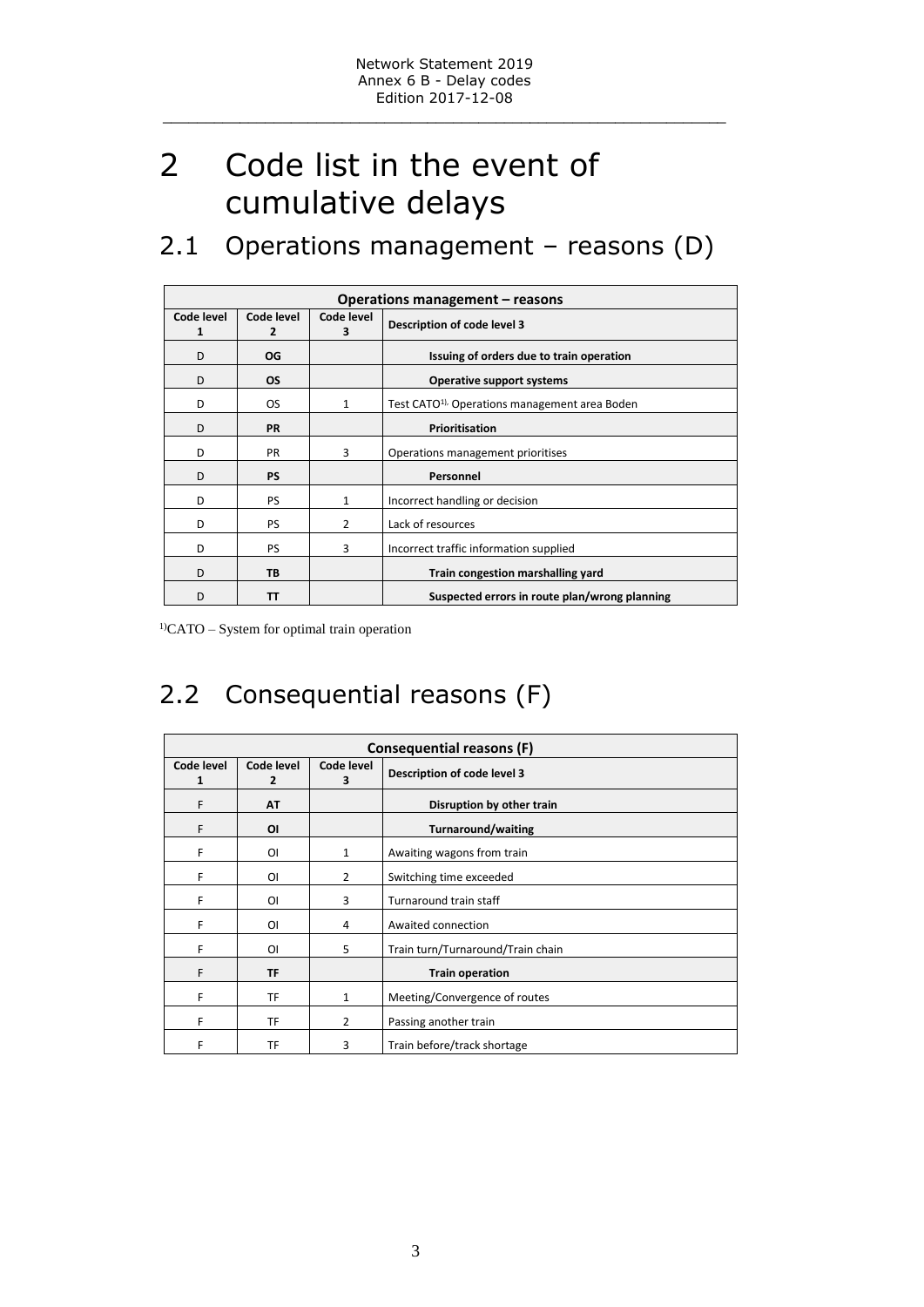## <span id="page-3-0"></span>2.3 Infrastructure reasons (I)

| <b>Infrastructure reasons</b> |                 |                 |                                                |  |
|-------------------------------|-----------------|-----------------|------------------------------------------------|--|
| Code level<br>1               | Code level<br>2 | Code level<br>3 | Description of code level 3                    |  |
| $\mathsf{I}$                  | BΛ              |                 | <b>Marshalling yard facilities</b>             |  |
| I                             | BA              | $\mathbf{1}$    | Lighting at marshalling yards and on platforms |  |
| I                             | BA              | $\overline{2}$  | Platform and loading bay                       |  |
| I                             | BA              | 3               | Platform crossing                              |  |
| I                             | BA              | 4               | Retarder system                                |  |
| I                             | BA              | 5               | Stop block                                     |  |
| I                             | BA              | 6               | <b>Buffer stop</b>                             |  |
| I                             | BA              | 7               | Brake test facility                            |  |
| I                             | BA              | 8               | Train and locomotive heating facility          |  |
| I                             | BA              | 9               | Weighing machine                               |  |
| I                             | BA              | 10              | Shunting table                                 |  |
| I                             | BT              |                 | Engineering works/transport                    |  |
| $\mathsf{I}$                  | BU              |                 | <b>Ballast reinforcement</b>                   |  |
| I                             | <b>BU</b>       | $\mathbf{1}$    | Bank                                           |  |
| I                             | BU              | 2               | Cutting                                        |  |
| I                             | BU              | 3               | Drum                                           |  |
| I                             | <b>BU</b>       | 4               | <b>Bridge</b>                                  |  |
| I                             | BU              | 5               | Tunnel                                         |  |
| $\mathsf{I}$                  | ΒÖ              |                 | <b>Track superstructure</b>                    |  |
| I                             | ВÖ              | $\mathbf{1}$    | <b>Tracks</b>                                  |  |
| I                             | BÖ              | 2               | Track switch                                   |  |
| I                             | EΑ              |                 | <b>Electrical installations</b>                |  |
| I                             | EA              | $\mathbf{1}$    | Catenary                                       |  |
| I                             | EA              | $\overline{2}$  | Auxillary power line                           |  |
| I                             | EA              | 3               | Switching station                              |  |
| I                             | EA              | 4               | Switching centres                              |  |
| L                             | EA              | 5               | Feeder cable                                   |  |
| I                             | EA              | 6               | Cut-out swich station                          |  |
| L                             | EA              | 7               | Network station                                |  |
| L                             | EA              | 8               | Power converter station                        |  |
| L                             | EA              | 9               | Sectioning station                             |  |
| I                             | EA              | 10              | Transformer station                            |  |
| L                             | EA              | 11              | Electric power system                          |  |
| I                             | EA              | 12              | Construction engineering                       |  |
| I                             | FK              |                 | Passability on the tracks due to the weather   |  |
| L                             | FK              | $\mathbf{1}$    | Track slip                                     |  |
| I                             | FK              | $\overline{2}$  | Snow and ice                                   |  |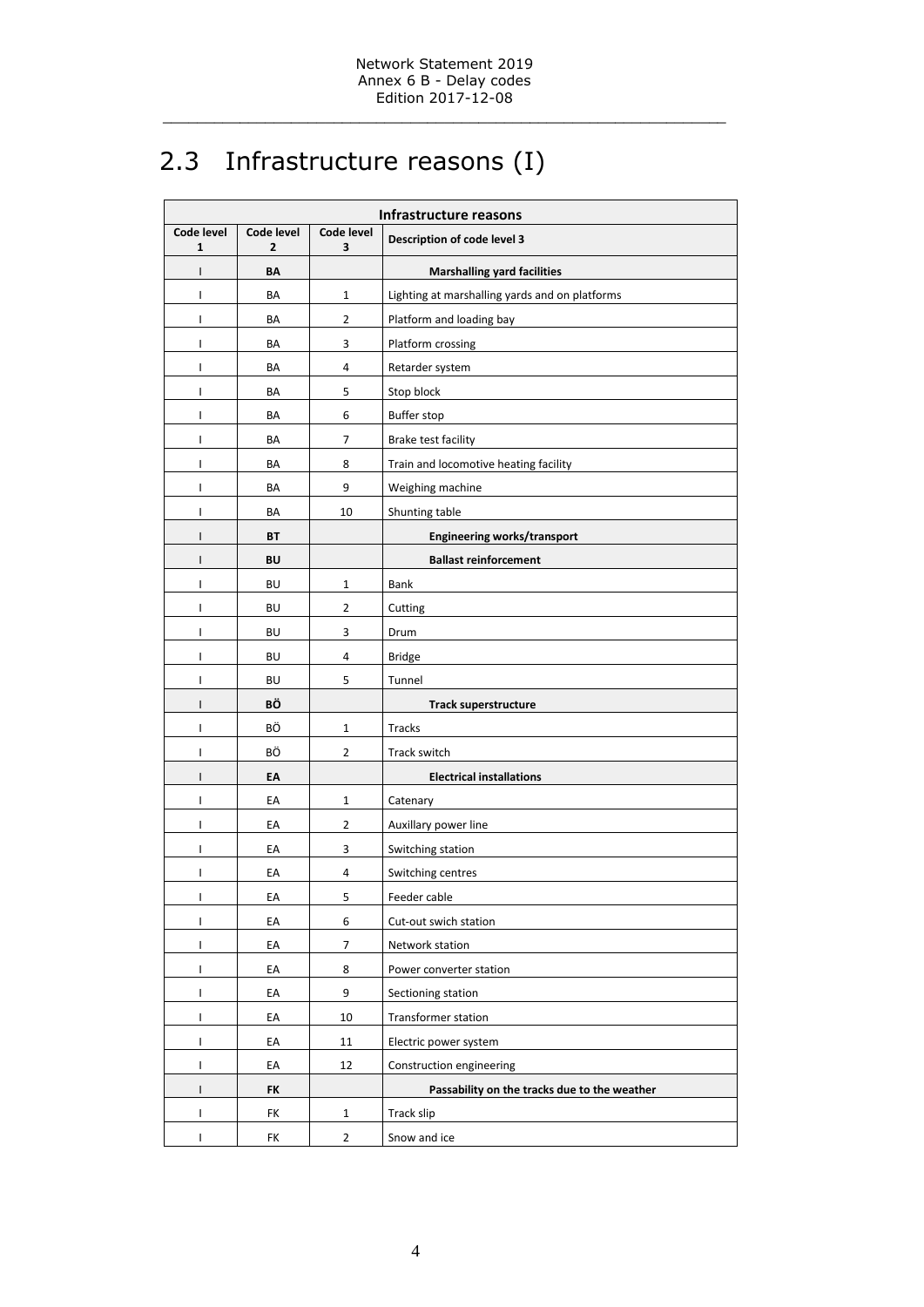#### Network Statement 2019 Annex 6 B - Delay codes Edition 2017-12-08

\_\_\_\_\_\_\_\_\_\_\_\_\_\_\_\_\_\_\_\_\_\_\_\_\_\_\_\_\_\_\_\_\_\_\_\_\_\_\_\_\_\_\_\_\_\_\_\_\_\_\_\_\_\_\_\_\_\_\_\_\_\_\_\_\_\_

| $\mathbf{I}$   | SΑ        |                | <b>Signalling devices</b>                                                     |
|----------------|-----------|----------------|-------------------------------------------------------------------------------|
| I              | SA        | 1              | Balise group                                                                  |
| $\mathsf{I}$   | SA        | $\overline{2}$ | Level crossing                                                                |
| I              | SА        | 3              | Positioning system                                                            |
| $\mathsf{I}$   | SА        | 4              | Signal                                                                        |
| I              | SА        | 5              | Signal interlocking, radio block central (RBC) and blocking system            |
| $\mathbf{I}$   | SА        | 6              | Ranger switchgear                                                             |
| I              | SA        | 7              | Board                                                                         |
| I              | SA        | 8              | Rail Traffic Management System - ARGUS <sup>1)</sup>                          |
| I              | SA        | 9              | Rail Traffic Management System - EBICOS TMS <sup>1)</sup>                     |
| I              | SA        | 10             | Rail Traffic Management System - EBICOS 900 & EBICOS 900 NT <sup>1)</sup>     |
| I              | SA        | 11             | Rail Traffic Management System-JZA 11 <sup>2)</sup> (Contact spring blocking) |
| I              | SA        | 12             | Traffic system - ERTMS                                                        |
| $\mathsf{I}$   | <b>TA</b> |                | <b>Telecommunications facilities</b>                                          |
| I              | ТA        | 1              | Detectors                                                                     |
| L              | TA        | $\overline{2}$ | Cabling plant                                                                 |
| I              | ТA        | 3              | Radio installations                                                           |
| I              | ТA        | 4              | Signal telephone                                                              |
| I              | ТA        | 5              | Telecentral                                                                   |
| $\mathsf{I}$   | TA        | 6              | Telecommunications centre                                                     |
| I              | TA        | 7              | Tele transmissions facility                                                   |
| I              | <b>TA</b> | 8              | Dynamic sign                                                                  |
| I              | <b>TA</b> | 9              | Loud speaker system                                                           |
| I              | <b>TA</b> | 10             | Clocks                                                                        |
| I              | ÖΛ        |                | <b>Other facilities</b>                                                       |
| $\overline{1}$ | ÖA        | $\mathbf 1$    | Property                                                                      |
| $\mathsf{I}$   | ÖA        | $\overline{2}$ | Enclosed area                                                                 |
| $\mathbf{I}$   | ÖA        | 3              | Deducting                                                                     |
| T              | ÖA        | $\overline{4}$ | Lubrication device for rails                                                  |
| T              | ÖA        | 5              | Snow gallery                                                                  |
| I              | ÖA        | 6              | Road                                                                          |
| I              | ÖA        | 7              | Drainage, pumping system                                                      |
| T              | ÖA        | 8              | Surveillance camera                                                           |

 $1)$  Local control system for relays and computerised switchgear

<sup>2)</sup> Relay-based rail signalling system of the older type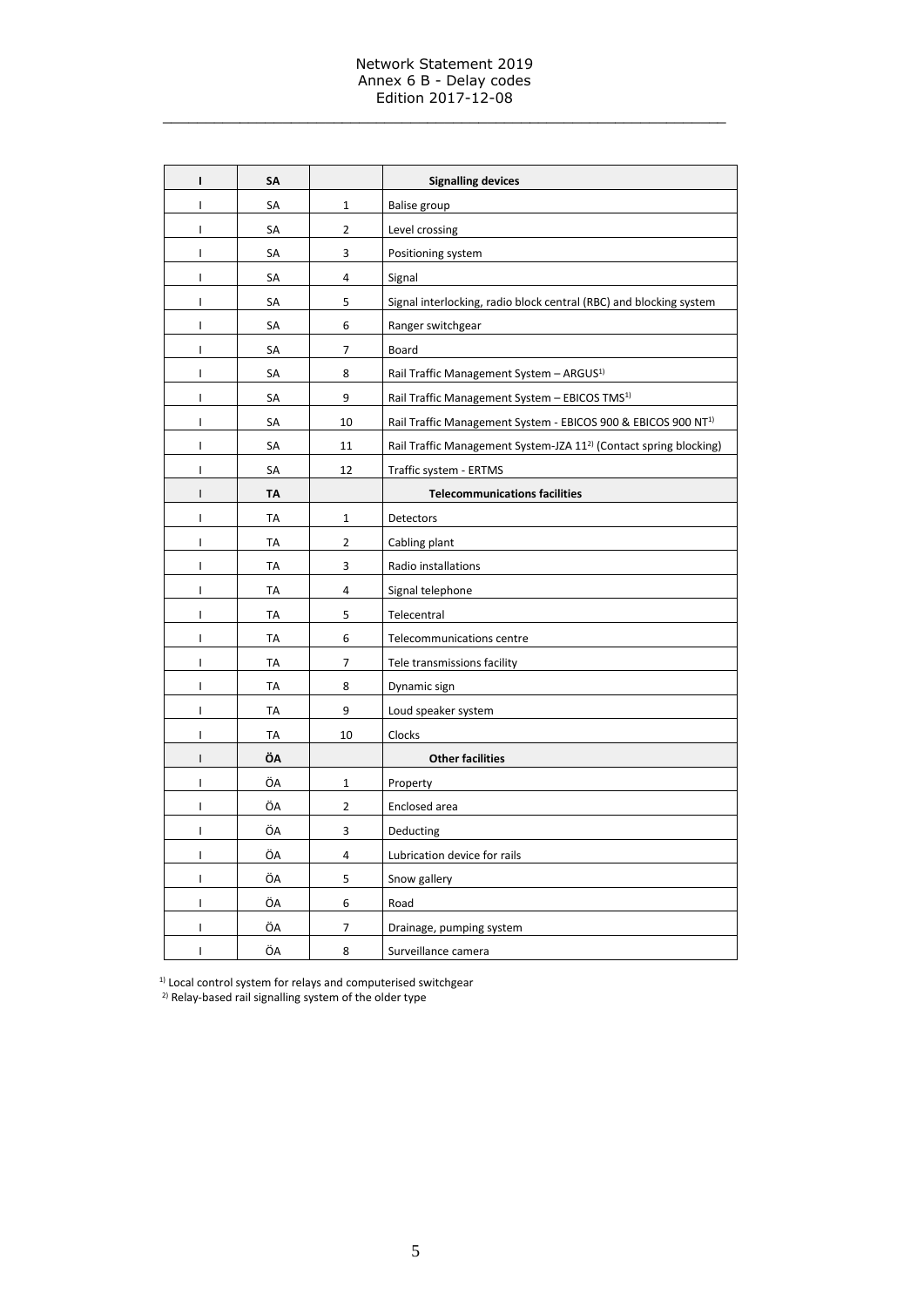## <span id="page-5-0"></span>2.4 Railway undertakings – reasons (J)

| Railway undertakings - reasons |                 |                 |                                                            |  |  |
|--------------------------------|-----------------|-----------------|------------------------------------------------------------|--|--|
| Code level<br>1                | Code level<br>2 | Code level<br>3 | Description of code level 3                                |  |  |
| J                              | AS              |                 | <b>Deviating formation</b>                                 |  |  |
| J                              | AS              | 1               | Excess load profile/dangerous goods                        |  |  |
| J                              | AS              | 2               | Long train                                                 |  |  |
| J                              | AS              | 3               | Too heavy rail                                             |  |  |
| J                              | AS              | 4               | Reporting                                                  |  |  |
| J                              | AS              | 5               | Transport of locomotive                                    |  |  |
| J                              | DE              |                 | Late from depot                                            |  |  |
| J                              | DE              | 10              | <b>Terminal service</b>                                    |  |  |
| J                              | DE              | 11              | More than 10 minutes late to depot                         |  |  |
| J                              | DE              | 12              | Handling error                                             |  |  |
| J                              | DE              | 13              | Emergency corrective maintenance                           |  |  |
| J                              | DE              | 14              | Staff shortage                                             |  |  |
| J                              | DE              | 15              | Driver submitted line-clear message that the train is late |  |  |
| J                              | DE              | 16              | Non-submitted line-clear message                           |  |  |
| J                              | DE              | 20              | Other                                                      |  |  |
| J                              | DE              | 21              | Shortage of vehicles                                       |  |  |
| J                              | DE              | 22              | Extra train ordered                                        |  |  |
| J                              | DE              | 23              | Other extra order                                          |  |  |
| J                              | DE              | 24              | No entry                                                   |  |  |
| J                              | DE              | 25              | Driver late or missing                                     |  |  |
| J                              | DE              | 30              | Cleaning                                                   |  |  |
| J                              | DE              | 31              | Cleaning company exceeds the time                          |  |  |
| J                              | DE              | 32              | Delay due to subcontractor Cleaning                        |  |  |
| J                              | DE              | 33              | Cleaning work is not accepted by the railway undertaking   |  |  |
| J                              | DE              | 40              | Workshop                                                   |  |  |
| J                              | DE              | 41              | Workshop exceeded time                                     |  |  |
| J                              | DE              | 42              | Delay due to the subcontractor workshop                    |  |  |
| J                              | DE              | 43              | Workshop work is not accepted by the railway undertaking   |  |  |
| J                              | DE              | 45              | Delay due to another supplier                              |  |  |
| J                              | DE              | 50              | Infrastructure                                             |  |  |
| J                              | DE              | 51              | Engineering works                                          |  |  |
| J                              | DE              | 52              | Track fault                                                |  |  |
| J                              | DE              | 53              | Switchgear fault                                           |  |  |
| J                              | DE              | 54              | Signal fault                                               |  |  |
| J                              | DE              | 55              | Overhead catenary fault, dead contact line                 |  |  |
| J                              | DE              | 56              | Snow and ice                                               |  |  |
| J                              | DE              | 57              | Cannot obtain driving order                                |  |  |
| J                              | DE              | 60              | Traffic control                                            |  |  |
| J                              | DE              | 61              | Signal box, not supplied on time                           |  |  |
| J                              | DE              | 62              | Signal box is not reachable                                |  |  |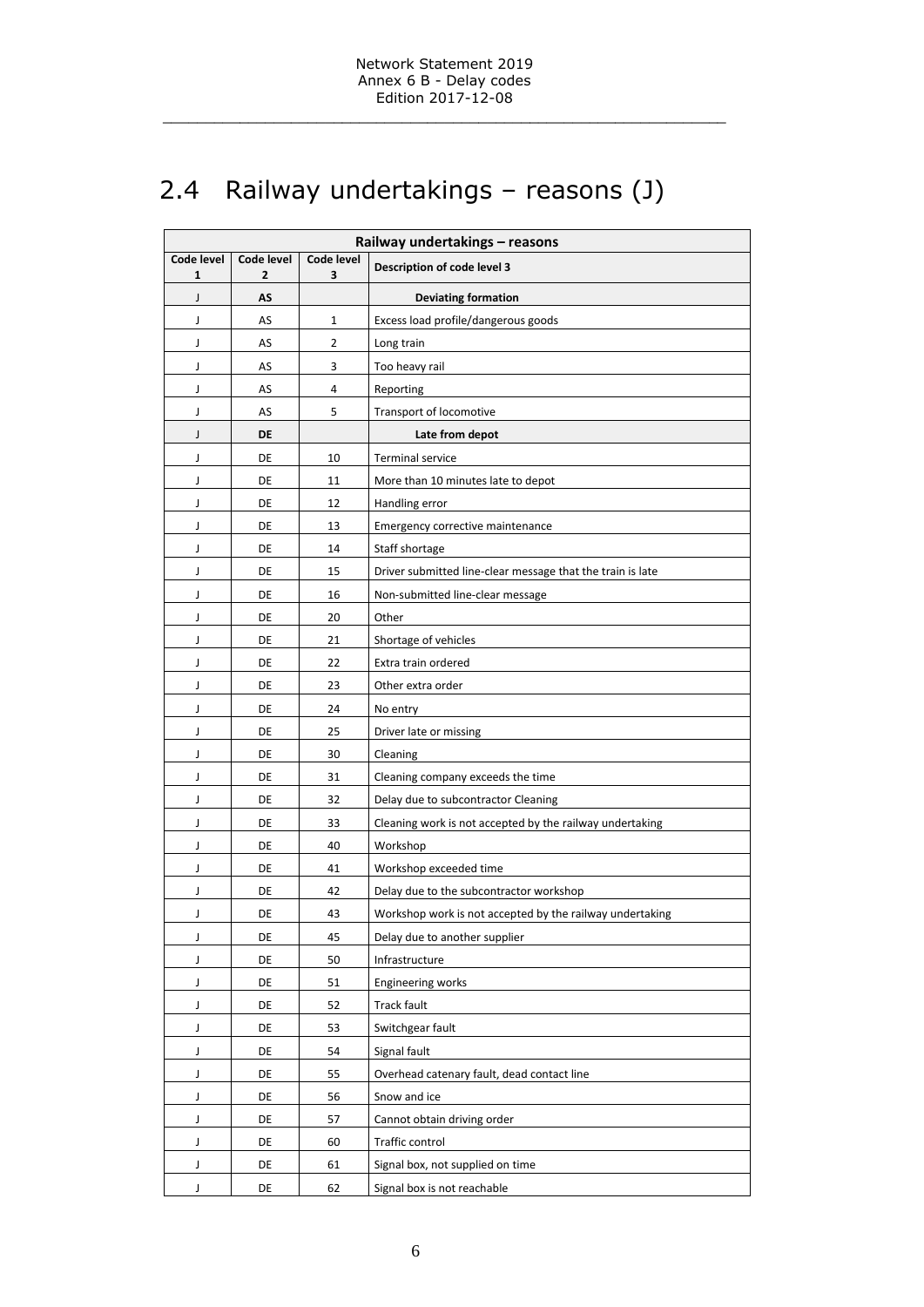#### Network Statement 2019 Annex 6 B - Delay codes Edition 2017-12-08

\_\_\_\_\_\_\_\_\_\_\_\_\_\_\_\_\_\_\_\_\_\_\_\_\_\_\_\_\_\_\_\_\_\_\_\_\_\_\_\_\_\_\_\_\_\_\_\_\_\_\_\_\_\_\_\_\_\_\_\_\_\_\_\_\_\_

| J | DE        | 63             | Trafikverket operations management centre, incorrect manoeuvre         |
|---|-----------|----------------|------------------------------------------------------------------------|
| J | DE        | 64             | Difference ready report/metering point                                 |
| J | <b>DM</b> |                | Traction vehicle/railcar <sup>1)</sup>                                 |
| J | DM        | 1              | <b>ATC fault</b>                                                       |
| J | DM        | $\overline{2}$ | Change of locomotive                                                   |
| J | DM        | 3              | Pantograph                                                             |
| J | DM        | 4              | Wheel damage                                                           |
| J | <b>DM</b> | 5              | <b>Brake fault</b>                                                     |
| J | DM        | 6              | Rebooting of the system                                                |
| J | DM        | 8              | Machine fault                                                          |
| J | DM        | 09             | Door faul                                                              |
| J | FÖ        |                | <b>Driving staff</b>                                                   |
| J | FÖ        | $\mathbf{1}$   | Driving staff is missing                                               |
| J | FÖ        | 2              | Change of personnel                                                    |
| J | FÖ        | 3              | <b>Break</b>                                                           |
| J | JF        |                | No indication from RU                                                  |
| J | OM        |                | Personnel on board                                                     |
| J | ΟM        | 1              | Staff on board is missing                                              |
| J | OM        | $\overline{2}$ | Change of personnel                                                    |
| J | PR        |                | Prioritisation                                                         |
| J | PR        | $\mathbf{1}$   | A railway undertaking has decided on the priority between own trains   |
| J | PR        | 2              | Two railway undertakings have given priority among each other's trains |
| J | <b>ST</b> |                | <b>Stationary personnel</b>                                            |
| J | ST        | 1              | Stationary staff is missing                                            |
| J | <b>TP</b> |                | <b>Terminal/Platform management</b>                                    |
| J | TP        | $\mathbf{1}$   | Provisioning                                                           |
| J | TP        | $\overline{2}$ | Delayed loading/unloading                                              |
| J | TP        | 3              | Post                                                                   |
| J | TP        | 4              | Awaited ferry                                                          |
| J | TP        | 5              | Awaiting wagons from customer                                          |
| J | ТP        | 6              | <b>Blocking switching</b>                                              |
| J | <b>TP</b> | 7              | Shunting/Switching in excess of plan                                   |
| J | TP        | 8              | Unplanned composition                                                  |
| J | TP        | 9              | Incorrectly switched locomotive                                        |
| J | TP        | 10             | Damage to terminal locomotive                                          |
| J | TP        | 11             | Terminal locomotive is missing                                         |
| J | TP        | 12             | <b>Brake Test Facility</b>                                             |
| J | TP        | 13             | Wishes of railway undertaking                                          |
| J | TP        | 14             | Locomotive is missing at the marshalling yard                          |
| J | TP        | 15             | Preparation time at marshalling yard exceeded                          |
| J | TP        | 16             | Awaited service bus/taxi                                               |

1) A delay code has expired from the series. That is why there is a jump in the numbering.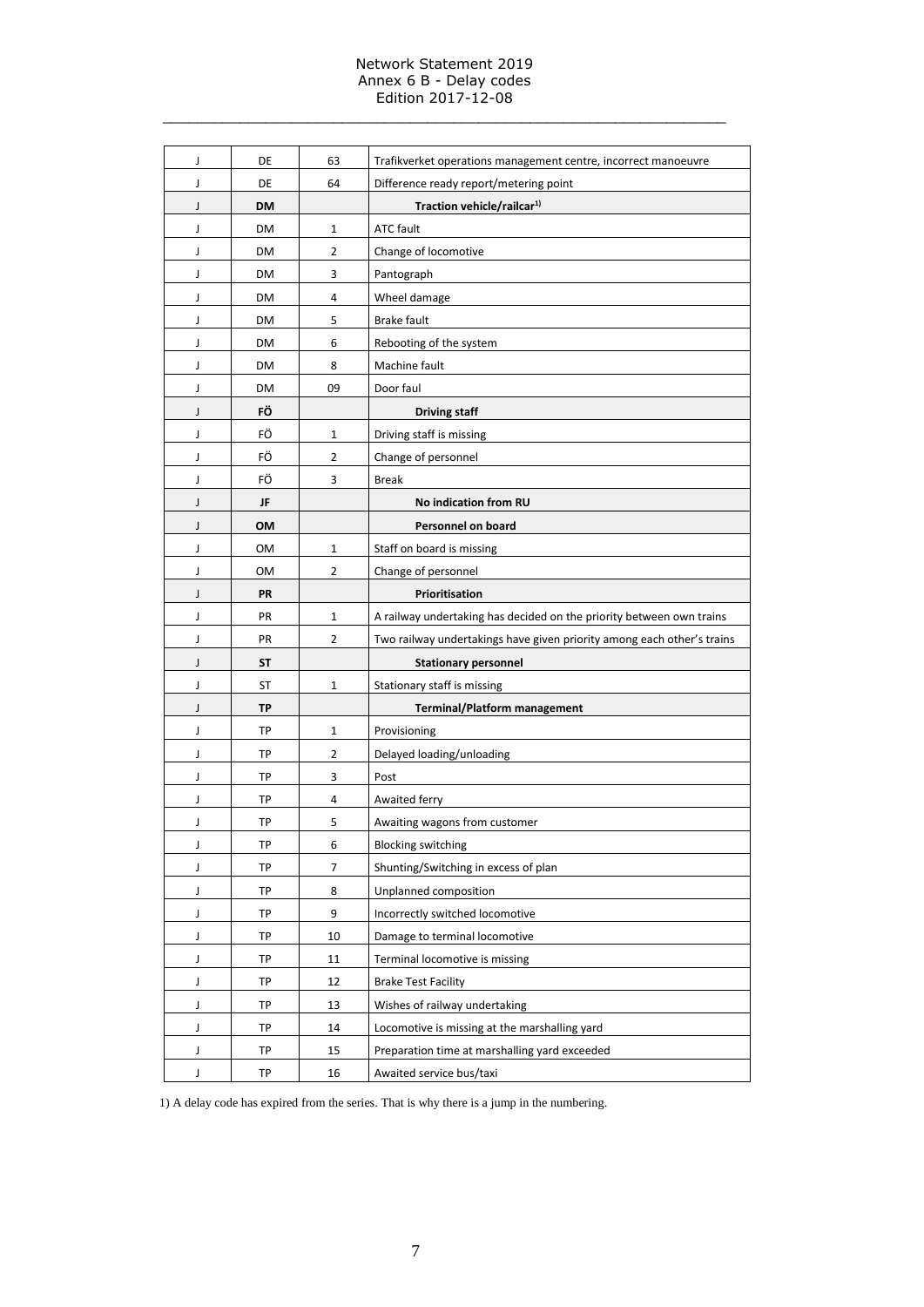#### Network Statement 2019 Annex 6 B - Delay codes Edition 2017-12-08

\_\_\_\_\_\_\_\_\_\_\_\_\_\_\_\_\_\_\_\_\_\_\_\_\_\_\_\_\_\_\_\_\_\_\_\_\_\_\_\_\_\_\_\_\_\_\_\_\_\_\_\_\_\_\_\_\_\_\_\_\_\_\_\_\_\_

| VA |   | Carriage                                      |  |
|----|---|-----------------------------------------------|--|
| VA |   | Fault with door                               |  |
| VA |   | Brake fault                                   |  |
| VA | 3 | Wheel damage                                  |  |
| VA | 4 | Load offset/Incorrect loading/Load adjustment |  |
| VA | 5 | Self-disconnection/Train split up             |  |
| VA | 6 | Carriage inspection                           |  |

## <span id="page-7-0"></span>2.5 Accidents and incidents (O)

| <b>Accidents and incidents</b> |                              |                         |                                          |  |  |
|--------------------------------|------------------------------|-------------------------|------------------------------------------|--|--|
| Code level<br>1                | Code level<br>$\overline{2}$ | Code level<br>3         | Description of code level 3              |  |  |
| 0                              | ΒÖ                           |                         | <b>Bridge opening</b>                    |  |  |
| O                              | ВÖ                           | $\mathbf{1}$            | Bridge opening time exceeded             |  |  |
| O                              | BÖ                           | $\overline{2}$          | Planned bridge opening                   |  |  |
| O                              | DJ                           |                         | Animal                                   |  |  |
| 0                              | DJ                           | $\mathbf{1}$            | Animals                                  |  |  |
| O                              | DJ                           | $\overline{2}$          | Cattle                                   |  |  |
| O                              | DJ                           | 3                       | Reindeer                                 |  |  |
| O                              | ΜÄ                           |                         | <b>Humans</b>                            |  |  |
| 0                              | ΜÄ                           | $\mathbf 1$             | Person run over/hit                      |  |  |
| O                              | MÄ                           | 2                       | Unauthorised person on the track         |  |  |
| O                              | ΜÄ                           | 3                       | Police/sickness                          |  |  |
| 0                              | ΜÄ                           | $\overline{\mathbf{4}}$ | Sabotage/threat                          |  |  |
| O                              | <b>NA</b>                    |                         | <b>Natural events</b>                    |  |  |
| О                              | <b>NA</b>                    | $\mathbf 1$             | Fire                                     |  |  |
| O                              | <b>NA</b>                    | $\overline{2}$          | Flooding                                 |  |  |
| O                              | <b>NA</b>                    | 3                       | Storm/Snow storm                         |  |  |
| 0                              | NA                           | 4                       | Avalanche                                |  |  |
| O                              | <b>NA</b>                    | 5                       | Landslide                                |  |  |
| 0                              | <b>NA</b>                    | 6                       | Cold                                     |  |  |
| O                              | SY                           |                         | Inspection of track/vehicle              |  |  |
| O                              | SY                           | $\mathbf{1}$            | <b>Track</b>                             |  |  |
| 0                              | SY                           | $\overline{2}$          | Vehicle                                  |  |  |
| O                              | ΤÅ                           |                         | Train/work movements                     |  |  |
| O                              | ΤÅ                           | $\mathbf 1$             | Derailment/collision                     |  |  |
| O                              | ТÅ                           | $\overline{2}$          | Accident at level crossing               |  |  |
| О                              | ТÅ                           | 3                       | ATC <sup>1)-</sup> emergency brake       |  |  |
| 0                              | ТÅ                           | 4                       | Unauthorised passage through stop signal |  |  |
| O                              | TÅ                           | 5                       | Damaged points                           |  |  |
| O                              | UT                           |                         | Late to/from abroad                      |  |  |
| 0                              | UT                           | $\mathbf 1$             | Pass/Customs                             |  |  |

1)ATC – Automatic Train Control